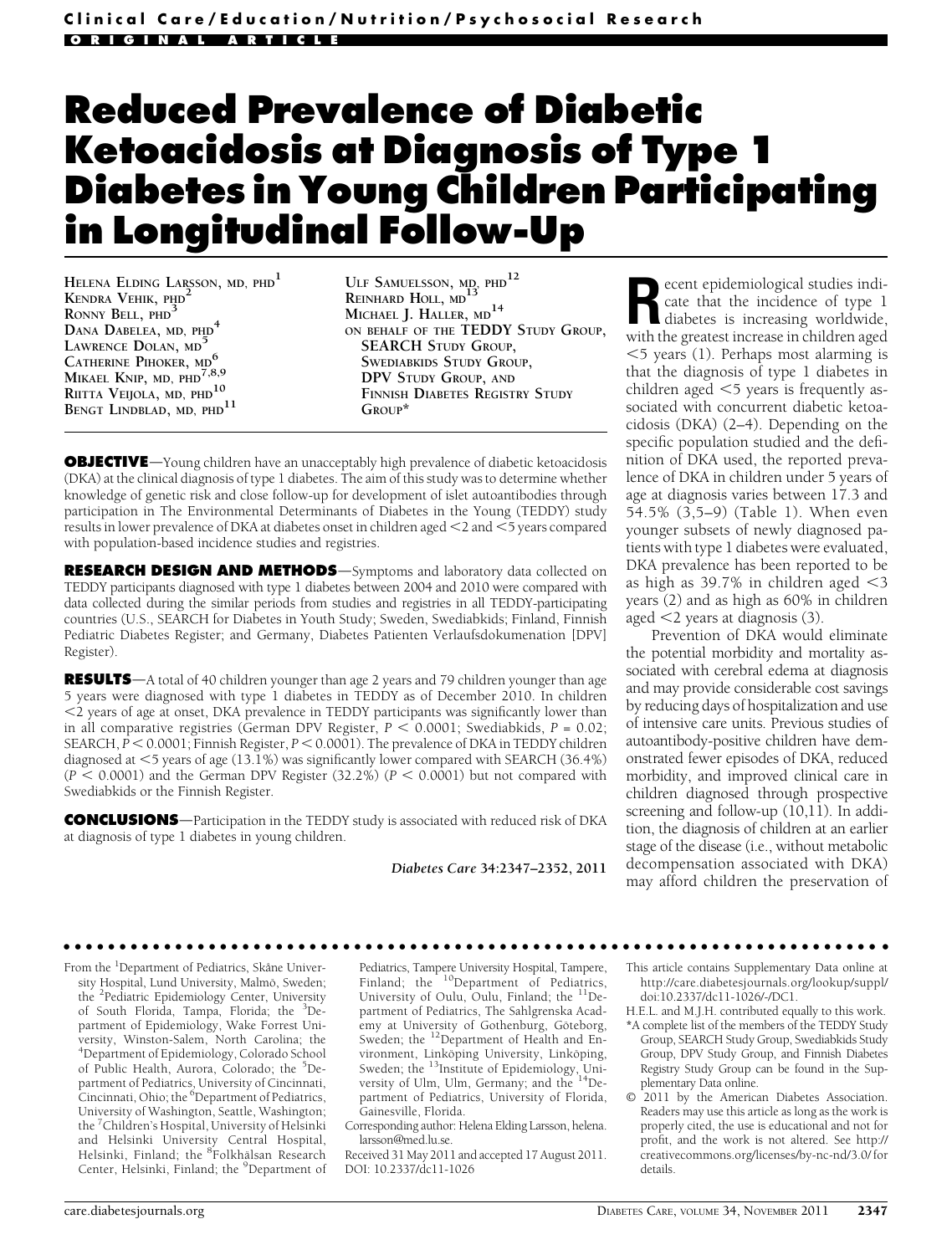### Table 1-Literature review of DKA at diagnosis in children under age 5 years

|                           |                   |                        |                                   | DKA frequency $\%$ $(n)$ |                           |
|---------------------------|-------------------|------------------------|-----------------------------------|--------------------------|---------------------------|
| Study country (reference) | Definition of DKA | Time of diabetes onset | $<$ 2 years of age                | $<$ 3 years of age       | $<$ 5 years of age        |
| SEARCH, U.S. (7)          |                   | 2002-2004              | NA                                | NA                       | 37.3 (458)                |
| Austria (3)               |                   | 1989-2008              | 60(185)                           | NA                       | 43.7 (775)                |
| Germany (5)               |                   | 1987-1997              | NA                                | NA                       | 36.0 (470)                |
| Germany and Austria (8)   |                   | 1995-2007              | NA                                | NA                       | $26.5$ (NA)               |
| Canada (2)                |                   | 1994-2000              | NA                                | 39.7% (390)              | NA                        |
| Finland (6)               |                   | 1992-2001              | $44.7^1$ , 54.2 <sup>2</sup> (48) | NA                       | $23.7^1$ , $29.3^2$ (137) |
| U.S. (9)                  |                   | 1995-1998              | NA                                | NA                       | 54.5(44)                  |

NA, data not available. DKA defined as follows:  $1 = pH < 7.3$ ;  $2 = pH < 7.3$  and/or bicarbonate  $< 15$  mmol/L;  $3 = pH < 7.3$  or bicarbonate  $< 15$  mmol/L and ketonuria; 4 = arterial or capillary pH <7.3/venous pH <7.25 or ICD 9 code 250.1 at discharge or DKA diagnosis mentioned in the medical charts; 5 = ICD 9 codes 250.1/250.2/ 250.3 from medical charts. Superscript numbers refer to DKA frequency calculated by DKA definitions 1 and 2.

remaining  $\beta$ -cell function, the opportunity to participate in intervention trials, and the possibility of fewer long-term complications (12).

Several ongoing studies are following children at high genetic risk of type 1 diabetes from birth (13,14). Some of these studies provide risk information to subjects whereas some do not initially inform parents about their child's type 1 diabetes risk. Intensive follow-up of children with genetic risk of type 1 diabetes in prospective studies, which includes ongoing provision of updated risk information, may increase awareness of symptoms and enable early diagnosis of diabetes and prevention of DKA (10). Additionally, routine assessments of  $HbA_{1c}$ , fasting plasma glucose, and oral glucose tolerance tests (OGTTs) in children with confirmed autoantibodies may allow diagnosis of type 1 diabetes prior to recognition of symptoms.

As such, the specific aim of this study was to determine if participation in a longitudinal study of the natural history of type 1 diabetes, The Environmental Determinants of Diabetes in the Young (TEDDY), in which the parents of young children (aged  $<$ 5 years) are aware of their child's increased risk for developing the disease, resulted in lower rates of DKA at diagnosis of type 1 diabetes compared with recent and ongoing populationbased incidence registry studies conducted in countries also participating in TEDDY. Specifically, we hypothesized that DKA prevalence in young children participating in TEDDY  $\left( < 2 \right)$  years and  $\leq$  5 years of age at diagnosis) would be lower than the DKA rates of children participating in an observational study, SEARCH for Diabetes in Youth in the U.S. (7) and national registries, Swediabkids (Sweden) (15), the Finnish Pediatric Diabetes Register (16), and the German

Diabetes Patienten Verlaufsdokumenation (DPV) Register (8).

# RESEARCH DESIGN AND METHODS

# **Participants**

We compared symptoms and laboratory results collected for children participating in the TEDDY study (17) diagnosed with type 1 diabetes between 1 January 2004 and 31 December 2010 with data from the population-based SEARCH study and population based registries (Swediabkids, Finnish Pediatric Diabetes Register, and German DPV Register) from all participating countries in TEDDY for the same incident years (when available). In the TEDDY study, children with genetic risk of type 1 diabetes are followed intensively from 3 months of age. TEDDY is a multicenter study, with sites in Sweden, Finland, Germany, and the U.S. (Colorado, Washington, and Florida/Georgia). All children are screened at birth for type 1 diabetes HLA risk genotypes, and children at risk are followed. The aim of TEDDY is to determine environmental factors associated with the development of islet autoantibodies and type 1 diabetes in children with increased genetic risk of the disease. Participating children are followed every third month from 3 months of age to measure height and weight, collect blood and stool samples, and obtain responses to a series of questionnaires. Blood samples at each visit are analyzed for autoantibodies against GAD, insulinoma associated protein 2, and insulin. In antibody-positive children, random plasma glucose and  $HbA_{1c}$  are measured at each visit. Additionally, autoantibody-positive children .3 years of age undergo OGTTs every 6 months. Parents are carefully informed about diabetes risk and provided with

updated antibody results. Follow-up is intended to continue until subjects reach 15 years of age.

# Collection of data at diagnosis of type 1 diabetes

At diagnosis of type 1 diabetes, data are collected from the treating physician using a standardized case report form requiring documentation that American Diabetes Association criteria for the diagnosis have been met (18). Data collection includes information on symptoms and parameters of metabolic decompensation, such as pH, urine ketones, blood ketones (betahydroxybutyrate), and electrolytes. Because routine care for children with type 1 diabetes varies considerably from site to site, the diagnosis form includes a free text area allowing study staff to extract information about the child's clinical status. This is critical for determining likely DKA status in children where no laboratory evaluation was performed. In some countries (i.e., Finland and Sweden), nearly all children diagnosed with type 1 diabetes have blood obtained for assessment of acid-base balance and are admitted to a hospital for inpatient care. In other countries, children without clinical signs of DKA and mild symptoms are preferentially treated as outpatients, and blood for evaluation of acid-base balance is only taken if the pediatrician suspects DKA or if the child is critically ill.

# National registries for comparison

For comparative analyses of DKA at onset, we obtained data from national incidence studies being performed in the same countries as the TEDDY study (for the European registers during 2004–2009 and for the U.S. study during 2004–2005). Data were limited to children  $<$  5 years of age at diagnosis.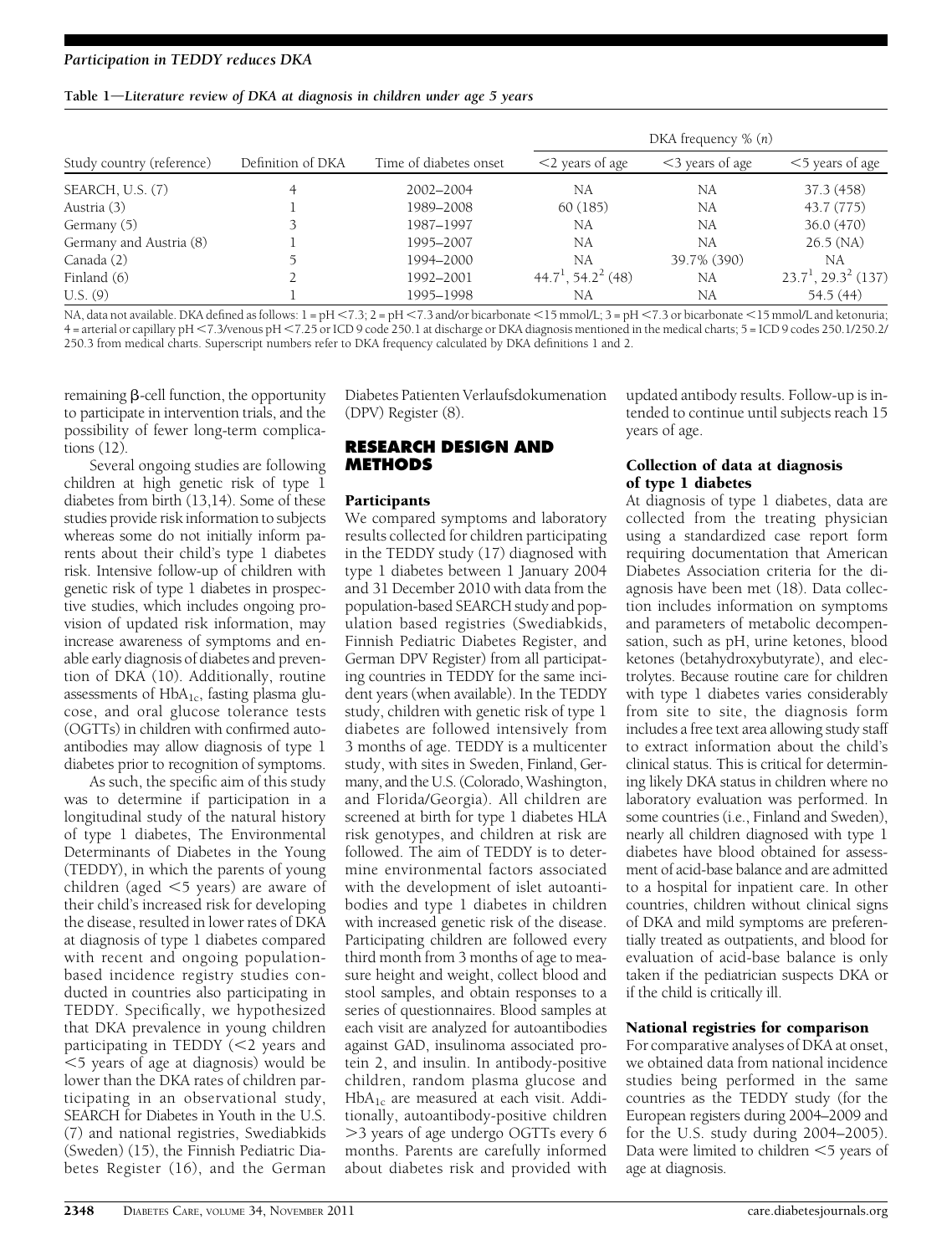SEARCH for Diabetes in Youth (SEARCH). SEARCH is a U.S. multicenter study aimed at identifying prevalent and incident cases of diabetes among individuals <20 years of age at diagnosis. For these analyses, we included children diagnosed with type 1 diabetes in 2004 and 2005. DKA was defined in the SEARCH protocol using medical abstraction to identify bicarbonate  $\leq$ 15 mmol/L or venous pH  $\leq$ 7.25  $(\text{arterial/capillary pH} < 7.30)$ , International Classification of Diseases, Ninth Revision, code 250.1, or physician's diagnosis of DKA. Our analysis included 275 SEARCH subjects diagnosed with type 1 diabetes when  $<$  5 years of age.

Swediabkids. Swediabkids is the Swedish pediatric national quality registry for type 1 diabetes, covering 100% of all children diagnosed in Sweden. The incidence register is part of this national online follow-up quality register for pediatric patients, where all pediatric diabetes clinic visits are recorded. In this report, we include data from 651 Swedish children diagnosed with type 1 diabetes between 2005 and 2009 and  $\leq$ 5 years of age at diagnosis. Of those, 44 children were excluded from this analysis due to missing pH or bicarbonate values. DKA was defined as arterial  $pH < 7.30$  and severe if arterial pH was  $\leq 7.10$ .

Finnish Diabetes Register. The Finnish Pediatric Diabetes Register was established in 2002 and collects data on all children in Finland diagnosed with type 1 diabetes. Diabetes was diagnosed according to World Health Organization criteria, and DKA was diagnosed as arterial pH  $<$ 7.30 and considered severe if arterial pH was  $<$ 7.10. In children without arterial pH or bicarbonate data, negative urine ketones, negative blood ketones, or lack of symptoms (polyuria, polydipsia, and polyphagia) were used to exclude DKA. Our analysis includes  $737$  children aged  $<$ 5

years from the Finnish Diabetes Register diagnosed with type 1 diabetes from 2005 to 2009.

DPV. The German/Austrian diabetes documentation and quality management system (DPV) is a continuous diabetes data acquisition system providing data from 53,485 type 1 diabetes patients throughout Germany and Austria. DKA is defined in the DPV as arterial  $pH < 7.30$  and severe DKA as arterial  $pH < 7.10$ . In patients without biochemical data, chart abstraction and physician attestation of the patient's condition at diagnosis is considered sufficient to rule out DKA. Our analysis includes 1,812 DPV children from the DPV diagnosed with diabetes from 2005 to 2009.

# Definition of DKA

Because of differences in data collection and management of newly diagnosed patients within TEDDY, SEARCH, and the population-based registries, we used two definitions of DKA to ensure appropriate comparisons (Table 2). When comparing TEDDY data to the Swedish register, strict criteria for DKA were used and included arterial pH  $< 7.30$  (venous pH  $< 7.25$ ) or standardized bicarbonate <15 mmol/L. Severe DKA was defined as arterial  $pH < 7.10$ or standardized bicarbonate <5 mmol/L. For comparisons with SEARCH, German-DPV, and Finnish registers, broad criteria for DKA were used to include the strict criteria and, in cases where pH or bicarbonate values were missing, betahydroxybutyrate >3.0 mmol/L, urine ketones >40 mg/dL, or physician's diagnosis.

# Statistical analysis

Data were analyzed using the Statistical Analysis System Software (Version 9.2; SAS Institute, Cary, NC). Prevalence estimates and 95% confidence intervals were

calculated as the proportion presenting with DKA at the time of diagnosis by agegroup ( $<$ 2 and  $<$ 5 years) based on appropriate definition (strict or broad). Rates were compared using  $\chi^2$  statistics or Fisher exact test (for small samples, less than or equal to five per cell) to assess overall differences in prevalence estimates by study.

RESULTS-TEDDY screened 424,788 children for type 1 diabetes HLA risk, identified 21,588 eligible subjects, and enrolled 8,677 children. As of 31 December 2010, 80 TEDDY subjects were diagnosed with type 1 diabetes (Supplementary Fig. 1). Of those, 40 children were  $\leq$  years of age and 79 were  $<$  5 years of age at diagnosis. The mean (range)  $HbA_{1c}$  (using National Glycohemoglobin Standardization Program standards) at diagnosis was 7.8% (5.0–13.3). Forty-three of the newly diagnosed children were males, and the median (range) age in months was 23.8 (8–55). Despite the relatively young age of the new onset cohort, 24 of 79 (30%) were asymptomatic at diagnosis. Of the asymptomatic children, 16 were from the general population (representing 29% of the newly diagnosed general population subjects) whereas 8 were from first degree–relative families (representing 33% of newly diagnosed first-degree relatives).

# DKA in children <2 years of age

In children <2 years of age at diagnosis, 6 of 40 (15%) had DKA under the broad definition of DKA whereas 5 of 31 (16.1%) had DKA under the strict definition of DKA. TEDDY children diagnosed with type 1 diabetes before 2 years of age had lower rates of mild and total DKA when compared with population-based studies and registries (SEARCH,  $P < 0.0001$ ; German DPV register,  $P < 0.0001$ ;

| Study/register      | Definition of DKA                                                                                                                                                                                                                                                                                                                                        |
|---------------------|----------------------------------------------------------------------------------------------------------------------------------------------------------------------------------------------------------------------------------------------------------------------------------------------------------------------------------------------------------|
| <b>TEDDY</b>        | Strict definition: DKA, arterial pH <7.30 or bicarbonate <15 mmol/L; severe DKA, arterial pH <7.10 or bicarbonate<br><5 mmol/L. Broad definition: DKA, arterial pH <7.30 or bicarbonate <15 mmol/L. If pH and bicarbonate values<br>missing, DKA was diagnosed if urine ketones $>$ 40 mg/dL, blood ketones $>$ 3.0 mmol/L, or by physician's diagnosis. |
| Swediabkids         | DKA, arterial pH <7.30 (primary) or bicarbonate <15 (secondary); severe DKA, arterial pH <7.10 or bicarbonate <5<br>mmol/L.                                                                                                                                                                                                                              |
| <b>SEARCH</b>       | DKA, bicarbonate <15 mmol/L, venous pH <7.25 or arterial pH <7.30 or International Classification of Diseases,<br>Ninth Revision, code 250.1, or physician's diagnosis of DKA.                                                                                                                                                                           |
| Finnish Pediatric   |                                                                                                                                                                                                                                                                                                                                                          |
| Diabetes Registry   | DKA, arterial pH $\leq$ 7.30; severe DKA, arterial pH $\leq$ 7.10. In children without pH or bicarbonate data, negative urine<br>ketones, negative blood ketones, or lack of symptoms (polyuria, polydipsia, polyphagia) were used to exclude DKA.                                                                                                       |
| German DPV Registry | DKA, arterial pH <7.30; severe DKA, arterial pH <7.10. In patients without biochemical data, chart abstraction and<br>physician attestation of the patient's condition at diagnosis was used to exclude DKA.                                                                                                                                             |

# Table 2-Definitions of DKA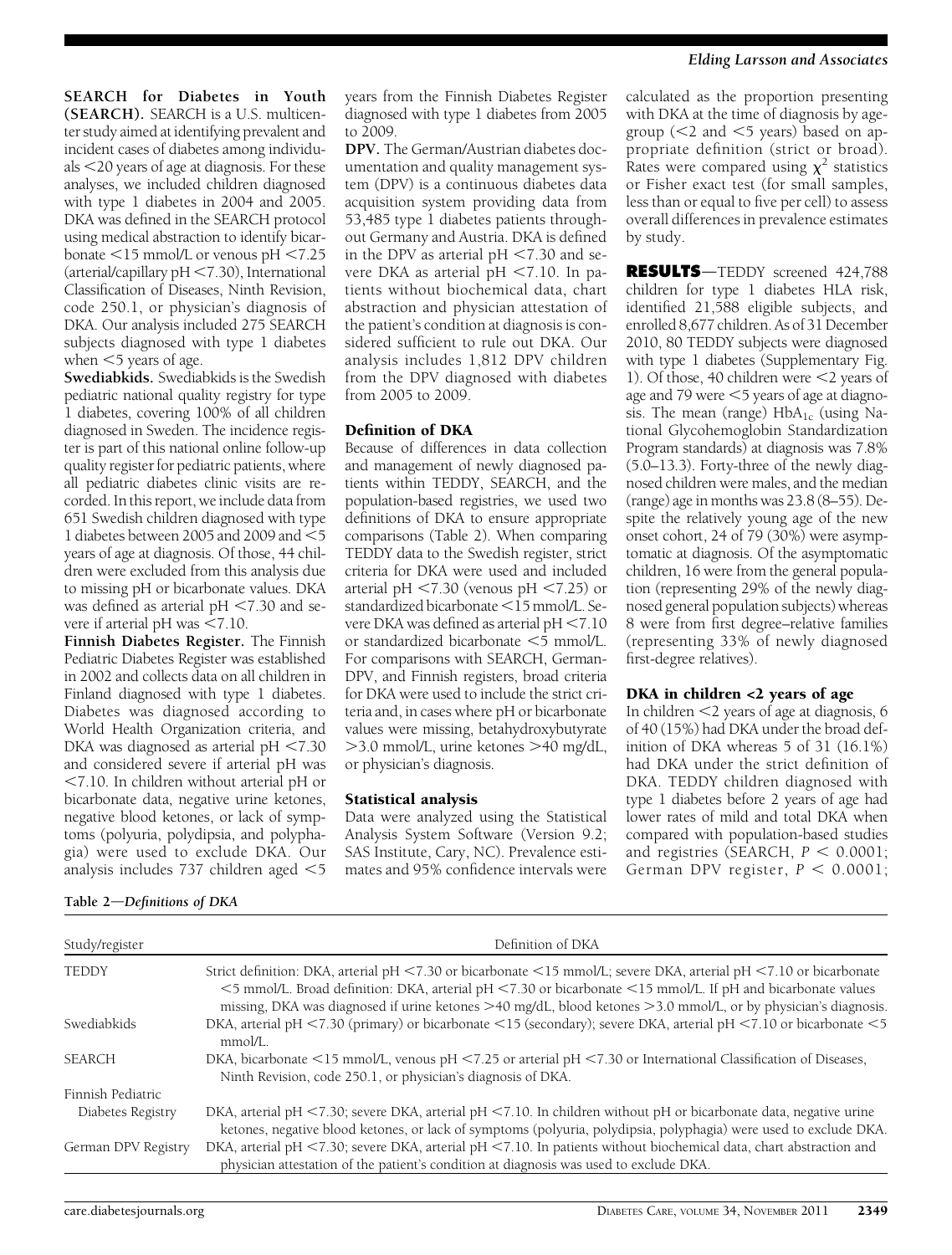# Participation in TEDDY reduces DKA

Swediabkids,  $P = 0.02$ ; Finnish register,  $P = 0.0005$  (Table 3).

## DKA in children <5 years of age

In children  $<$  5 years of age at diagnosis, 9 of 79 (11.3%) had DKA at diagnosis of diabetes under the broad definition of DKA. Using the strict definition of DKA and excluding those with insufficient data, 8 of 61  $(13.1\%)$   $<$  5 years of age had DKA at diagnosis of diabetes.

Total DKA (mild and severe DKA) at diagnosis was significantly less common in TEDDY participants (11.3%) when compared with SEARCH (36.4%) ( $P <$ 0.0001) and German DPV (25.3%) ( $P \leq$ 0.0001) children, respectively, but were not statistically different from DKA at diagnosis for patients from the Swedish  $(16.9\%) (P = 0.45)$  or Finnish  $(18.7\%)$  $(P = 0.11)$  registers.

# Severe DKA

Although numbers were small, the rate of severe DKA (arterial  $pH < 7.10$ ) did not differ significantly between children diagnosed within the TEDDY study and those reported from national registries in any agegroup. Notably, all three TEDDY children diagnosed with severe DKA were  $\leq$  years of age (8, 10, and 14 months, respectively) and had developed islet autoantibodies before clinical presentation of disease.

**CONCLUSIONS**—In this study we compared the prevalence of DKA in children participating in TEDDY and diagnosed with type 1 diabetes before the age of 5 years with national population-based registers. Our analyses demonstrate that TEDDY subjects diagnosed with type 1 diabetes before the age of 2 years experienced significantly less DKA at diagnosis (15%) when compared with new-onset patients reported in national diabetes registers from countries participating in TEDDY and the SEARCH study (35– 50%). Similarly, TEDDY children diagnosed with type 1 diabetes before the age of 5 years experienced less DKA at onset when compared with children in the SEARCH study and the German DPV Registry, but not compared with children from the Finnish or Swedish registries. Although the relatively high proportion of TEDDY subjects who were first-degree relatives of type 1 diabetes patients may have confounded our analysis, DKA rates within the TEDDY cohort were similar among children recruited from the general population and those with a first-degree relative with type 1 diabetes,

indicating that knowledge of diabetes risk and close longitudinal follow-up may be associated with reduced DKA risk regardless of family history.

Although our analysis is strengthened by the inclusion of data from a national incidence study and registries performed in each of the countries participating in TEDDY, we should note that children with incident diabetes from Colorado and Washington could have simultaneously been included in both the SEARCH and TEDDY databases, and the TEDDY participants in Sweden, Finland, and Germany could have been included in the national registries. While such an occurrence could have biased our data, the effect (given lower rates of DKA noted in TEDDY) would have been to mask the differences observed. As we were still able to document significant reductions in DKA when comparing TEDDY to SEARCH and the national registries, the effect of any potential bias was likely minimal. Unfortunately, we were unable to perform an analysis where participants in both TEDDY and a populationbased study or registry were excluded.

Perhaps the most challenging issue related to inclusion of data from multiple national incidence registries was that of interpreting data with an appreciation of the different definitions of DKA used in each study (Table 2). The SEARCH study used a composite definition of DKA that includes standard cutoffs for pH and bicarbonate but also allows for nonbiochemical clinical documentation to account for DKA status. The Finnish and DPV registries used standard biochemical data, but excluded DKA in children with negative urine ketones, negative blood ketones, or lack of symptoms. Conversely, the Swedish registry relied entirely on biochemical data to document DKA status. For the purposes of this analysis, TEDDY defined DKA using both strict criteria (standard cutoffs for pH and bicarbonate) and broad criteria (allowing us to document DKA status on the basis of urine/blood ketones and clinician documentation).

When comparing overall DKA rates in TEDDY participants with children reported in the Swedish and Finnish registry, no significant differences were seen in children diagnosed before 5 years of age. However, rates of DKA in TEDDY participants aged  $\leq$ 5 years were significantly lower when compared with children from the U.S. SEARCH study and the German registry. These observations are concordant with reports that countries with a

high incidence of type 1 diabetes (Finland and Sweden) report reduced frequencies of DKA when compared with countries with lower incidence of type 1 diabetes. Decreased frequencies of DKA at onset of disease have been reported from Finland between 1982 and 2001, with a decrease from 22.4 to 15.2% in children 0–15 years of age and a decrease from 32.1 to 17.7% in children with onset before the age of 5 years (6). That said, the rate of DKA in children  $<$ 2 years of age at onset remained unacceptably high (39.1%) (6). On the contrary, German data from the DPV register did not reveal reduced frequency of DKA in any age-group between 1995 and 2007 (8). In a Swedish study, the incidence of DKA at onset of type 1 diabetes in children diagnosed from 2000 to 2004 was 16%, with no difference reported between agegroups. However, children  $\leq$  years of age were not specifically analyzed (15).

The youngest children with new onset type 1 diabetes ( $<$ 2 years of age) remain at high risk of DKA (Table 1) (6). More specifically, these young children are prone to severe DKA at onset. Of the children in TEDDY diagnosed with severe DKA (pH  $\langle 7.10 \rangle$ , all three were  $\langle 2 \rangle$  years of age (8, 10, and 14 months, respectively). Although all three were antibody positive prior to diagnosis, we should note that because of the lag time from antibody testing to reporting of results, the parents of these children were likely not informed of the antibody status prior to the diagnosis. As such, rapid analysis and reporting of antibody status in high-risk children could further aid in reducing DKA rates.

Unfortunately, our analysis lacked the power to determine if participation in TEDDY reduced the risk of severe DKA in children  $<$ 2 years of age. That said, the observation of reduction in overall DKA in the youngest patients with new-onset diabetes suggests that participation in a longitudinal natural history study with provision of updated autoantibody risk information, frequent follow-up, and scheduled laboratory evaluations (autoantibodies, HbA<sub>1c</sub>, glucose, and OGTT) to diagnose asymptomatic cases is associated with reduced DKA risk. Although potentially cost prohibitive outside the constraints of a research protocol, combined approaches to educate communities on signs and symptoms of DKA (as in the Parma, Italy experiments) and to provide genetic or antibody screening to further identify high-risk subjects may eventually be required to achieve the goal of entirely preventing DKA in children.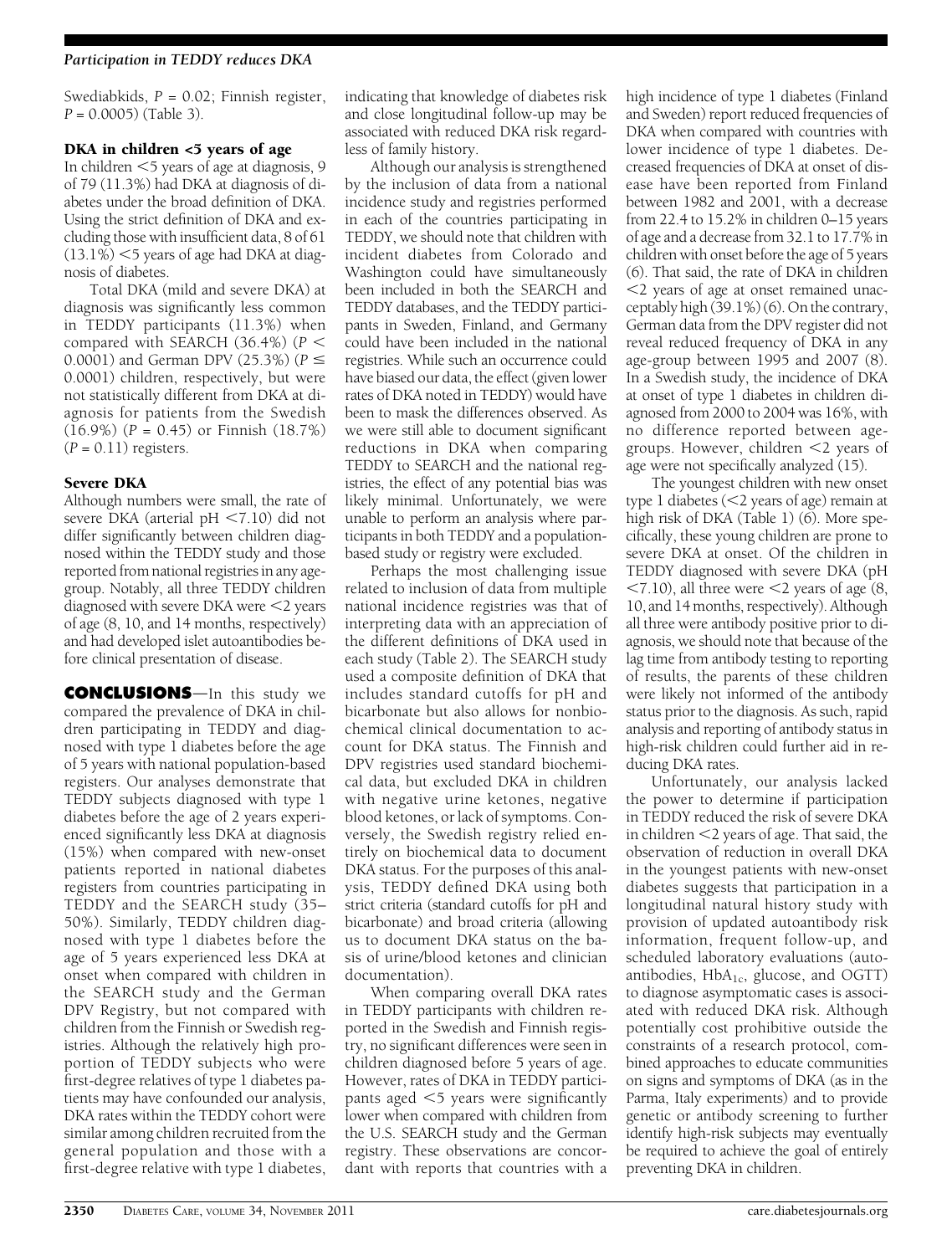|                                                                                                                                                                                                             |                       | Total DKA |                            |             |                        | Mild DKA |                        |          |                                   | Severe DKA |                                                            |                          |
|-------------------------------------------------------------------------------------------------------------------------------------------------------------------------------------------------------------|-----------------------|-----------|----------------------------|-------------|------------------------|----------|------------------------|----------|-----------------------------------|------------|------------------------------------------------------------|--------------------------|
| Study                                                                                                                                                                                                       | $<$ 2 years**         | P value   | $\leq$ 5 years**           | P value     | $<$ 2 years**          | P value  | $\leq$ 5 years**       | P value  | $<$ 2 years <sup>**</sup>         | P value    | $<$ 5 years <sup>**</sup>                                  | P value                  |
| TEDDY<br>(strict DKA                                                                                                                                                                                        |                       |           |                            |             |                        |          |                        |          |                                   |            |                                                            |                          |
| definition)*                                                                                                                                                                                                | 16.1%<br>5/31         |           | $13.1\%$<br>19/8           |             | 6.5%<br>2/31           |          | 8.2%<br>5/61           |          | 3/31<br>18/5                      |            | 4.9%<br>3/61                                               |                          |
|                                                                                                                                                                                                             | $(6.1 - 34.5)$        |           | $(6.2 - 24.8)$             |             | $(1.1 - 22.8)$         |          | $(3.1 - 18.8)$         |          | $(2.5 - 26.9)$                    |            | $(1.3 - 14.6)$                                             |                          |
| <b>TEDDY</b><br>(broad DKA                                                                                                                                                                                  |                       |           |                            |             |                        |          |                        |          |                                   |            |                                                            |                          |
| definition) <sup>7</sup>                                                                                                                                                                                    | 6/40                  |           | 6/6                        |             | 3/40                   |          | 6/79                   |          |                                   |            |                                                            | $\overline{\phantom{a}}$ |
|                                                                                                                                                                                                             | $(6.3 - 30.5)$<br>15% |           | $(5.7 - 21.0)$<br>$11.3\%$ |             | $(2.0 - 21.5)$<br>7.5% |          | $(3.1 - 16.4)$<br>7.6% |          | $3/40$<br>$7.5\%$<br>$(2.0-21.5)$ |            | $\begin{array}{c} 3/79 \\ 3.8\% \\ (0.9-11.5) \end{array}$ |                          |
| Sweden                                                                                                                                                                                                      |                       |           |                            |             |                        |          |                        |          |                                   |            |                                                            |                          |
| registry*                                                                                                                                                                                                   | 51/129                | 0.02      |                            | 0.45        |                        | 0.005    | 78/604                 | 0.41     |                                   |            |                                                            | 0.73                     |
|                                                                                                                                                                                                             | 39.5%                 |           | $102/604$<br>16.9%         |             | 39/129                 |          | 12.9%                  |          | 12/129                            |            | 24/604<br>4.0%                                             |                          |
|                                                                                                                                                                                                             | $(31.2 - 48.6)$       |           | $(14.0 - 20.2)$            |             | $(22.6 - 39.0)$        |          | $(10.4 - 15.9)$        |          | $(5.1 - 16.0)$<br>NA              |            | $(2.6-5.9)$                                                |                          |
| <b>SEARCHT</b>                                                                                                                                                                                              | 29/58                 | 10000     | 100/275                    | 10000       | $_{\rm N}$             | NA       | XA                     | XA       |                                   | XX         |                                                            | NA                       |
|                                                                                                                                                                                                             | 50.0%                 |           | $36.4\%$                   |             |                        |          |                        |          |                                   |            |                                                            |                          |
|                                                                                                                                                                                                             | $(36.7 - 63.3)$       |           | $(30.7 - 42.4)$            |             |                        |          |                        |          |                                   |            |                                                            |                          |
| Finland                                                                                                                                                                                                     |                       |           |                            |             |                        |          |                        |          |                                   |            |                                                            |                          |
| registry <sup>T</sup>                                                                                                                                                                                       | 82/183                | 10000     | 138/737                    | <b>0.11</b> | 64/183                 | 0.0005   | 114/737                | 0.06     | 18/183                            | 77.0       |                                                            | 0.74                     |
|                                                                                                                                                                                                             | $44.8\%$              |           | $18.7\%$                   |             | 35.0%                  |          | 15.5%                  |          | $9.88\%$                          |            | 24/737<br>3.3%                                             |                          |
|                                                                                                                                                                                                             | $(37.5 - 52.3)$       |           | $(16.0 - 21.8)$            |             | $(28.1 - 42.4)$        |          | $(12.9 - 18.1)$        |          | $(5.9 - 15.1)$                    |            | $(2.1 - 4.8)$                                              |                          |
| German                                                                                                                                                                                                      |                       |           |                            |             |                        |          |                        |          |                                   |            |                                                            |                          |
| ${\rm registryT}$                                                                                                                                                                                           | 235/435               | 100000    | 583/1,812                  | 10000       | 171/435                | 10000    | 458/1,812              | < 0.0001 |                                   | 0.34       | 125/1,812                                                  | 0.36                     |
|                                                                                                                                                                                                             | $54\%$                |           | 32.2%                      |             | 39.3%                  |          | 25.3%                  |          | $64/435$<br>14.7%                 |            | $6.9\%$                                                    |                          |
|                                                                                                                                                                                                             | $(49.2 - 58.8)$       |           | $(30.0 - 34.4)$            |             | $(34.7 - 44.1)$        |          | $(23.3 - 27.4)$        |          | $(11.6 - 18.5)$                   |            | $(5.8 - 8.2)$                                              |                          |
| NA, data not available. **N cases/sample population denominator, prevalence (95% confidence intervals). *All comparisons made to TEDDY strict definition. TAll comparisons made to TEDDY strict definition. |                       |           |                            |             |                        |          |                        |          |                                   |            |                                                            |                          |

# Elding Larsson and Associates

Table 3

DKA rates

in

children

aged <5 years

and <2 years

at

diagnosis